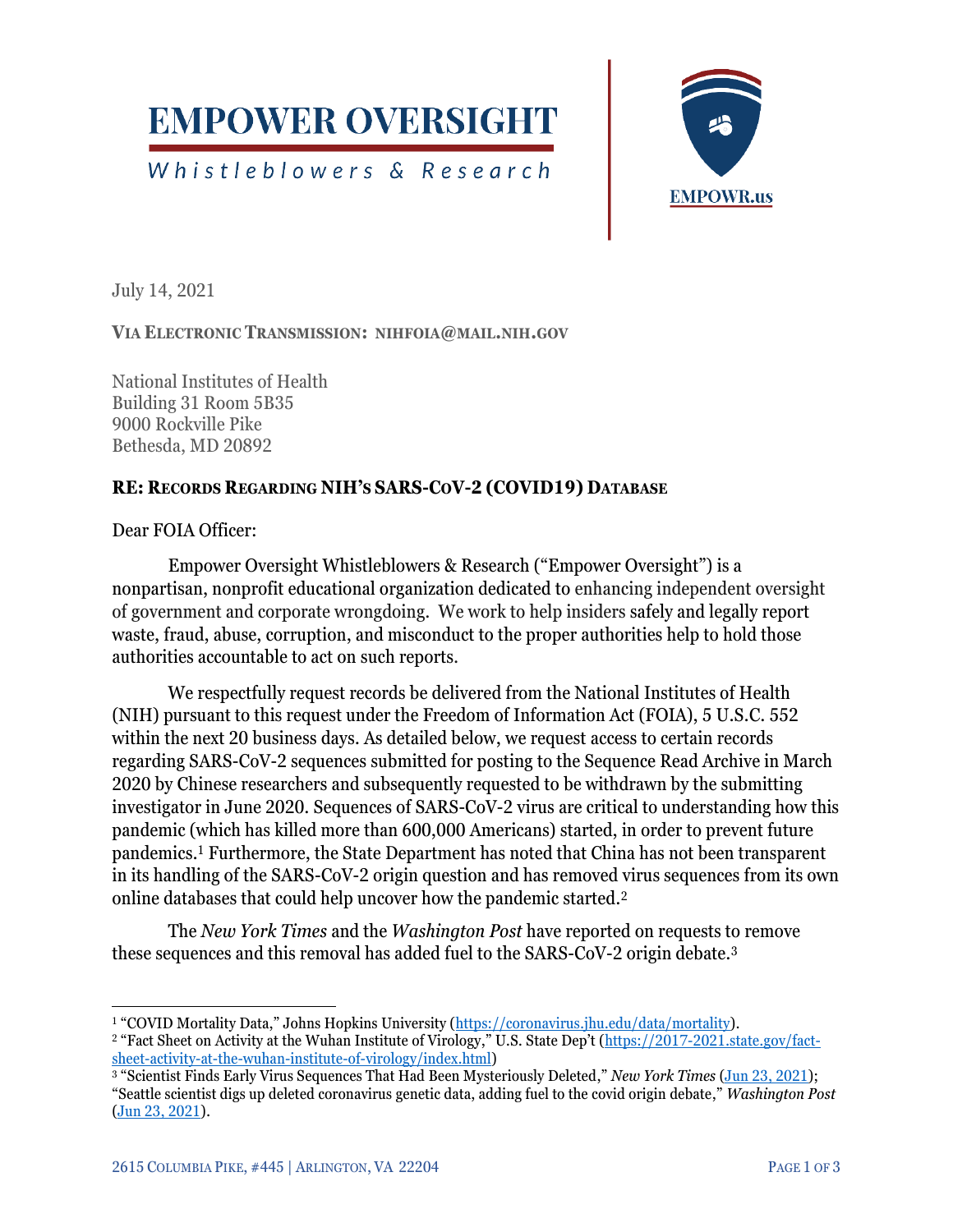According to the *Washington Post*, "The NIH released a statement Wednesday saying that a researcher who originally published the genetic sequences asked for them to be removed from the NIH database so that they could be included in a different database."<sup>4</sup> In a statement to the *Washington Post*, the NIH said:

These SARS-CoV-2 sequences were submitted for posting in SRA in March 2020 and subsequently requested to be withdrawn by the submitting investigator in June 2020. The requestor indicated the sequence information had been updated, was being submitted to another database, and wanted the data removed from SRA to avoid version control issues.<sup>5</sup>

And, according to the *New York Times*:

"These SARS-CoV-2 sequences were submitted for posting in SRA in March 2020 and subsequently requested to be withdrawn by the submitting investigator in June 2020," said Renate Myles, a spokeswoman for the National Institutes of Health. She said that the investigator, whom she did not name, told the archive managers that the sequences were being updated and would be added to a different database.<sup>6</sup>

Accordingly, please provide all records relating to the following:

- 1) All communications regarding the request to post the SARS-CoV-2 sequences to the Sequence Read Archive in March 2020. This request covers all communications between March 1, 2020 to March 31, 2020.
- 2) All communications regarding the request to withdraw the SARS-CoV-2 sequences from Sequence Read Archive in June 2020. This request covers all communications between June 1, 2020 to June 31, 2020.
- 3) All communications regarding these withdrawn sequences as reported by a preprint titled "Recovery of deleted deep sequencing data sheds more light on the early Wuhan SARS-CoV-2 epidemic" by Jesse Bloom, a virologist at the Fred Hutchinson Cancer Research Center.<sup>7</sup> This request covers all communications between Jesse Bloom and the NIH, from January 1, 2021 and the present. This request all covers all communications inside the NIH regarding the preprint from June 21, 2021 to the present.
- 4) All communications to, from, and within the NIH press office about the NIH statement released on June 23, 2021, and about reports that these sequences were removed from the Sequence Read Archive. This includes all emails related to the drafting of the statement, communications about the reported removal, and communications with reporters. This request covers all communications between June 21, 2021 to June 25, 2021.

<sup>4</sup> *Id.*

<sup>5</sup> *Id*.

<sup>6</sup> *Id*.

<sup>7</sup> "Recovery of deleted deep sequencing data sheds more light on the early Wuhan SARS-CoV-2 epidemic," *bioRxiv* [\(Jun 18, 2021\)](https://www.biorxiv.org/content/10.1101/2021.06.18.449051v1).